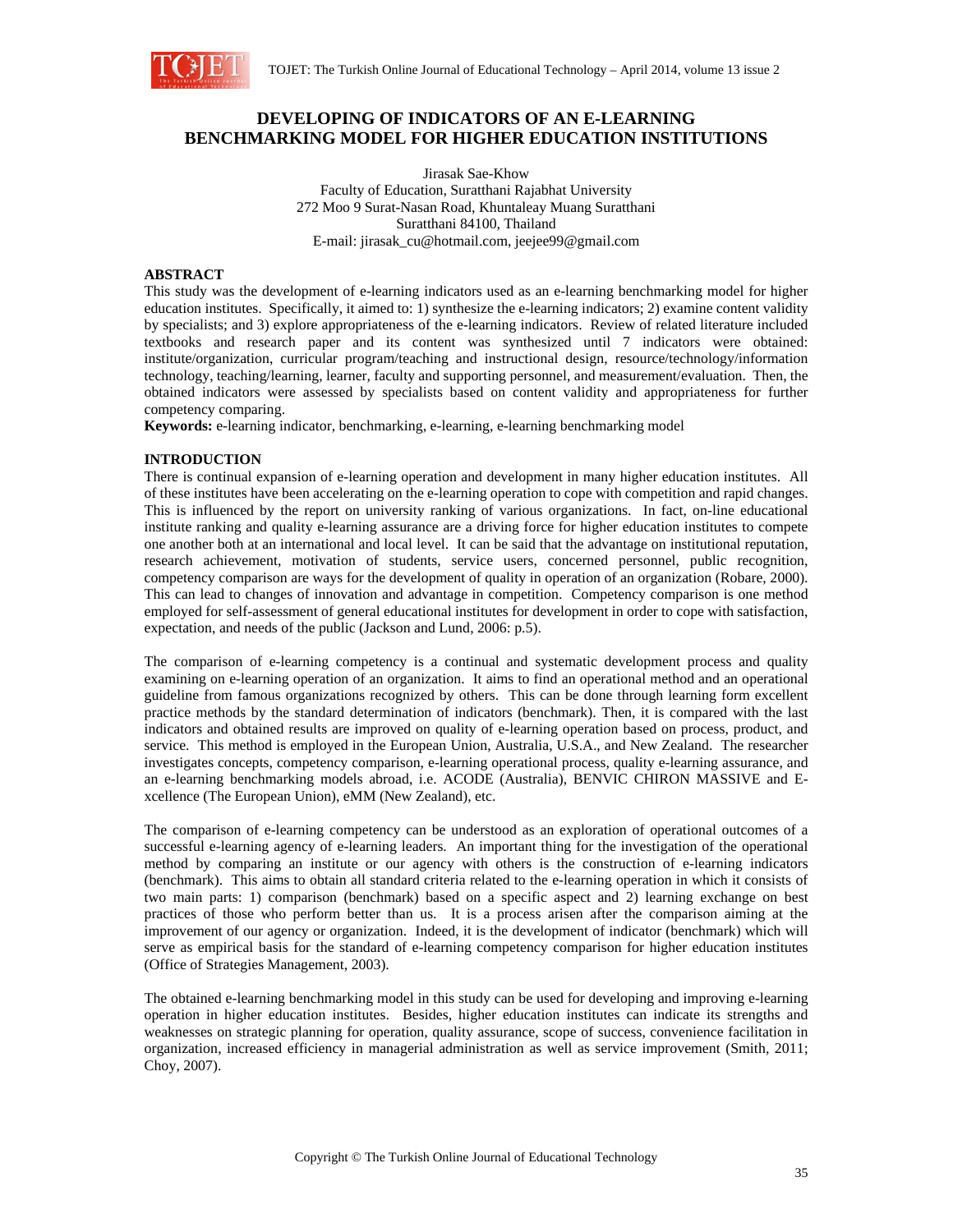

### **LITERATURE REVIEW**

E-learning Indicators Based on a synthesis of e-learning indicators, it was found that there are 7 indicators of elearning as follows:

**1. Institute and Organization** This refers to an institute or organization having e-learning operation with clear e-learning management in terms of: operational policy and strategy; clear e-learning management; continual e-learning strategy management and development; good organization culture supporting its task operation; and, importantly, continual quality improvement and development (WCET, 2001; IHEP, 2000; ACODE, 2007; CHEA, 2002; Thapanee, 2009; Lockhart & Lacy, 2002; Khan, 2001; Haroff & Valentine, 2006; EADTU, 2001). In addition, the institute and organization have organizational management which includes clear role/function facilitation as well as responsibilities of personnel in various sections which all of these are included in the operational manual. Also, there is the integration of collaboration among various agencies in the organization (Bates, 2000; Lockhart & Lacy, 2002; Khan, 2001; Haroff & Valentine, 2006; Bacsich Paul, 2006; Deepwell, 2007). Importantly, the organization must have a management system to assist decision-making of administrators. Besides, they must possess leadership with the concentration in e-learning management of their organization. Lastly, it must have a law supporting the e-learning management (CHIRON, 2006; Frydenberg, 2002; The United Kingdom's education. 2003).

**2. Curricular Program and Instructional Design** Importantly, curricular programs and instructional design must always be improved, focusing on up-to-date learning content and consistency with learning objectives. Besides, teachers and learners should take part in curricular program improvement/development which must meet needs of learners. It must have clear curricular structures, goals of the curricular program, and course outline covering all learning content which is consistent with outcomes of educational facilitation (IHEP, 2000; Frydentberg, 2002; Lockhart & Lacy, 2002; CHEA, 2002; Osika, 2004; CHIRON, 2006; CHEA, 2011; Sloan C, 2009; The United Kingdom's education. 2003). Aside from curricular program, the indicators also concern with teaching/learning design. Hence, to design a child-centered teaching/learning program based on individual differences and co-task working, concepts and theories related to learning of a learner and flexibility must be taken into consideration (Bates, 2000; Lee & Dziuban, 2002; Khan, 2001).

**3. Resources, Technology, and Information Technology** This indicator is essential since it concerns with learning resources, basic technological structures, and provision of information technology services. Thus, an elearning institute needs to have enough modern basic structures which cover services (Bates, 2000; CHEA, 2001; Moore & Kearsley, 2005; Bacsich Paul, 2005; Thapanee, 2009). In addition, it must have a resources center supporting effective teaching/ learning facilitation. Learners can access services rapidly, conveniently, and with flexibility, (Bates, 2000; Osika, 2004; Moore & Kearsley, 2005; Khan, 2001; European Association of Distance Teaching Universities, 2001; Bacsich Paul, 2006; Thapanee, 2009). This includes data reservation and good security (Lockhart & Lacy, 2002; Bacsich Paul, 2005 Deepwell, 2007).

**4. Teaching/Learning Process** This process occurs when a learner is learning through e-learning. In fact, it should have agreements and suggestions about teaching/learning methods before learning through e-learning (WCET, 2001; IHEP, 2000; Bates, 2000). Besides, it should have diverse learning sources (Sloan C, 2009b; Johnstone, 2005; The United Kingdom's education, 2003) in order that a learner has an alternative of learning sources. Not only this, teacher and learner should always have interaction to each other with rapid responses. The teaching/learning process should place the importance on individual differences in learning potential (WCET, 2001; IHEP, 2000; Bates 2000; CHIRON, 2006). Also, it needs to always have research on e-learning teaching/learning (Haroff & Valentine, 2006; Institute of Learning and Research Technology, 2003).

**5. Learner** A learner is essential to e-learning. It is a question how the institute supports a learner to have the occurrence of learning and be able to finish his course. The indicators have the following details: Training a learner on various aspects and guidance before learning (Lockhart & Lacy, 2002; ACODE, 2007); support a learner on information technology using for effective communication and learning (WCET, 2001; Frydenberg, 2002; CHEA, 2011; Osika, 2004; Channey et.al., 2009; European Commission DG Education and Culture, 2002; Modeling Advice and Support Services to Integrate the Virtual Component in Higher Education, 2004; Johnstone, 2005; Thapanee, 2009). Moreover, giving advice, academic/professional assistance, and provision of convenience to learner are important (Lockhart & Lacy, 2002; Moore & Kearsley, 2005). This also includes motivation and learning concentration of learner (Sloan C, 2009a; Osika, 2004). All of these can help learner be successful in learning.

**6. Faculty (Teachers) and Supporting Personnel** They are indicators promoting effective learning through e-learning. They often attend training for an increase in knowledge about new technology and effective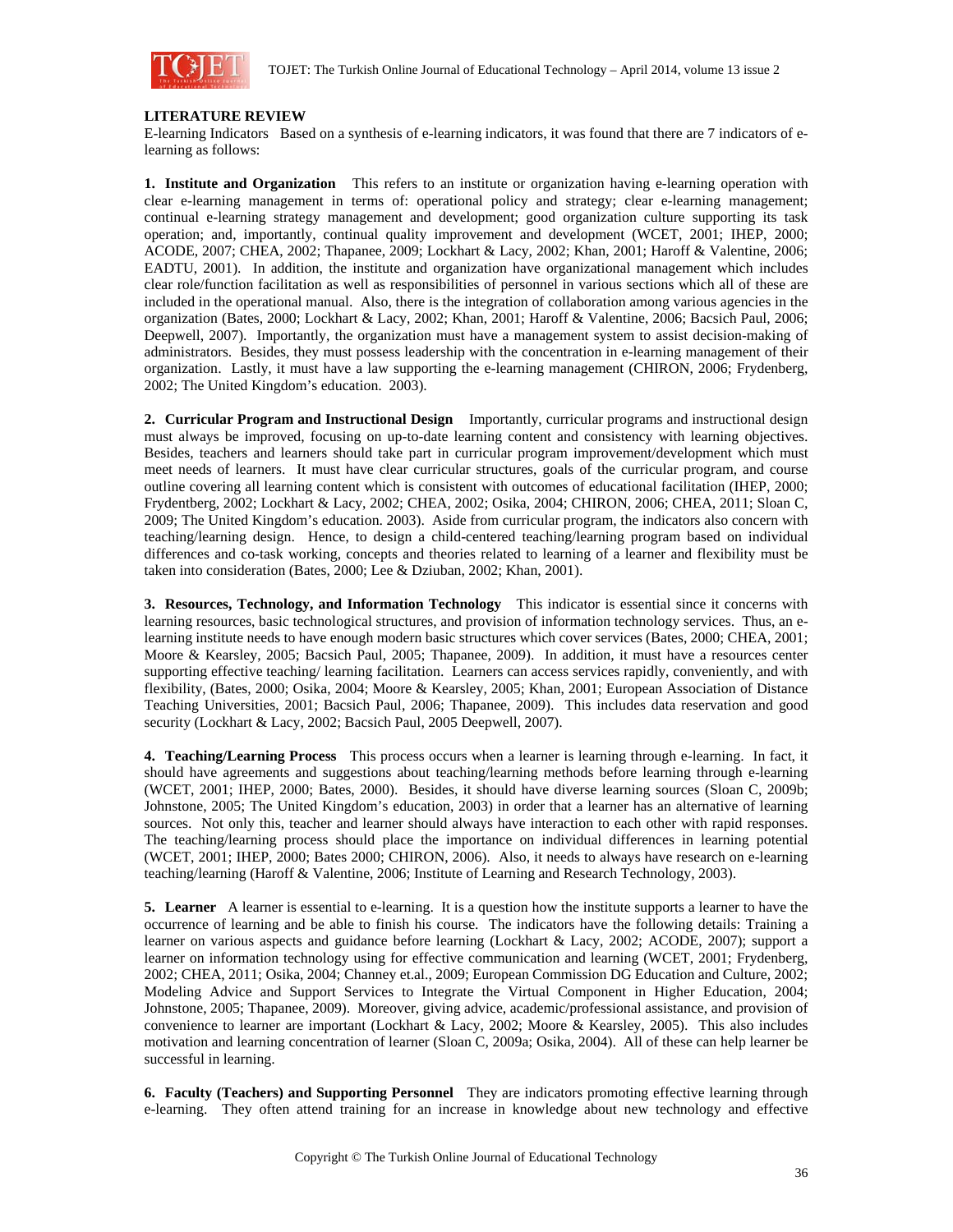

operation (Lee & Dziuban, 2002; CHEA, 2011; OBHE, 2006; Bacsich Paul, 2006). Nowadays, the standard on e-learning practice of faculties and supporting personnel (Sloan C, 2009a; Bacsich Paul, 2006) places the importance on the problem of academic knowledge copying and it should have legal measure prevention.

**7. Measurement and Evaluation** This indicator should have diverse learning achievement tests and learning evaluations in accordance with: 1) the learning standard (WCET, 2001; IHEP, 2000; Lee & Dziuban, 2002; Lockhart & Lacy, 2002; Institute for Learning and Research Technology, 2003; Bacsich Paul, 2006); 2) curriculum evaluation in accordance with the standard of curricular program and operation of the curricular program (Bacsich Paul, 2006; Haroff & Valentine, 2006; Thapanee, 2009); 3) evaluation of faculties and supporting personnel (WCET, 2001; IHEP, 2000; Lee & Dziuban, 2002; Bacsich Paul, 2006); 4) evaluation of communication and provision of technological services (Osika, 2004; CHIRON, 2006; OBHE, 2006); and 5) evaluation and revision for the system improvement (WCET, 2001; IHEP, 2000; Bates, 2000; Institute for Learning and Research Technology, 2003; OBHE, 2006; Bacsich Paul, 2006; Johnstone, 2005 Thapanee, 2009.

# **MATERIALS AND METHODS**

### **Instrument**

In this study, research instruments included: 1) item objective congruence (IOC) value consideration form; 2) questionnaires from experts to explore content validity of e-learning indicators.

# **Population and Sample Group**

There were three IOC experts, 12 content validity experts, and 12 experts considering appropriateness of the elearning indicators. All of them were university lecturers and doctor's degree holders. Besides, they had 10 years of services and above on teaching, research, and e-learning services.

#### **Data analysis**

The statistical tools used in this study were mean and standard deviation.

#### **RESULTS OF THE STUDY**

It was found that the IOC value of the questionnaire was equivalent to 0.85. Table 1 shows content validity examined by 12 experts and appropriateness of e-learning indicators (Appendix A)

| racio 1. Bevelo of content valuely and appropriateliess of c fearling matematic |                            |                        |                                                            |                      |  |  |  |  |  |
|---------------------------------------------------------------------------------|----------------------------|------------------------|------------------------------------------------------------|----------------------|--|--|--|--|--|
| <b>Indicator</b>                                                                | <b>Content</b><br>validity | <b>Appropriateness</b> | <b>Description</b>                                         | No. of<br>indicators |  |  |  |  |  |
| 1. Institution and Organization                                                 | 0.93                       | 4.63                   | Very highly appropriate $= 12$<br>Highly appropriate $= 3$ | 15                   |  |  |  |  |  |
| 2. Curriculum and<br><b>Instructional Design</b>                                | 0.93                       | 4.68                   | Very highly appropriate $= 14$<br>Highly appropriate $=$ 4 | 18                   |  |  |  |  |  |
| 3. Resources Technology and<br><b>Information Technology</b>                    | 0.90                       | 4.70                   | Very highly appropriate $= 12$<br>Highly appropriate $= 1$ | 13                   |  |  |  |  |  |
| 4. Learning and Teaching                                                        | 0.92                       | 4.73                   | Very highly appropriate $= 11$                             | 11                   |  |  |  |  |  |
| 5. Learner                                                                      | 0.68                       | 4.79                   | Very highly appropriate $= 7$                              | 7                    |  |  |  |  |  |
| 6. Faculties and Supporting<br>personnel                                        | 0.80                       | 4.71                   | Very highly appropriate $= 5$                              | 5                    |  |  |  |  |  |
| 7. Measurement and<br>Evaluation                                                | 0.94                       | 4.88                   | Very highly appropriate $= 8$                              | 8                    |  |  |  |  |  |

Table 1. Levels of content validity and appropriateness of e-learning indicators

# **DISCUSSIONS**

Based on the development of e-learning indicators used as a measuring standard (benchmark) by exploring concepts, theories related to distance learning, online learning, and quality of online teaching, the relationship and consistency of the 7 e-learning indicators which could support results of the study were as follows:

**1. Institute and organization were important in e-learning.** It was supported on policy preparation by the administrative section for clear operation. There was a guideline for concrete management and clear task determination of all concerned personnel. The institute or organization received operational budgets and institutional support could help the e-learning operation be successful. Besides, the institute should seriously support and place the importance on e-learning operation continually (Lockhart & Lacy, 2002; IHEP, 2000). This conformed to a study of Shelton Kaye (2010) on a quality scorecard for the administration of online education programs. He found that the indicator on institutional support comprises 4 sub-indicators. Kanokporn, Chanthana, and Rungpak (2010) stated about the success indicators of the e-learning instructional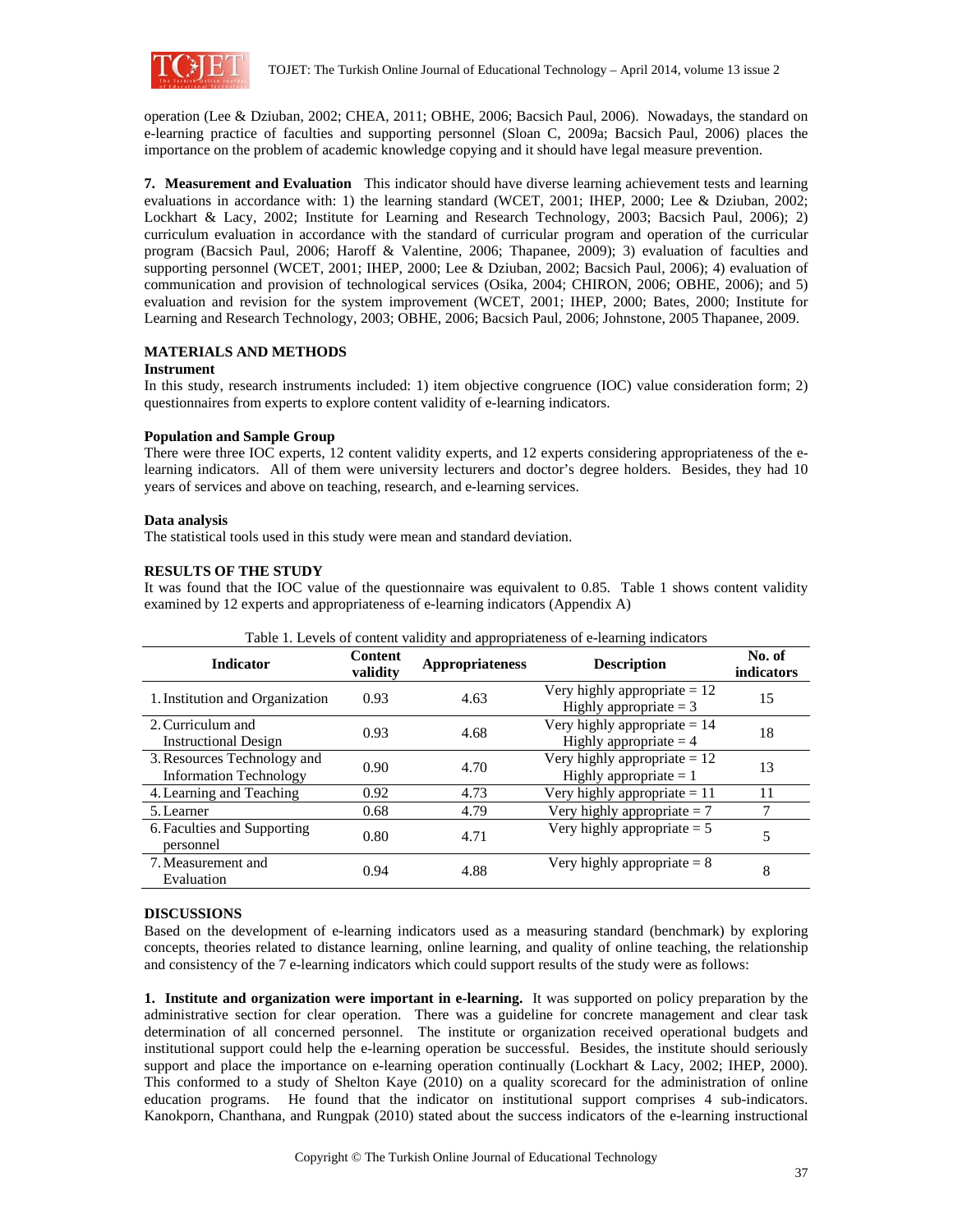

process for higher education institutes in Thailand that variables on success of the e-learning instructional system consists of institute and management comprising indicators, philosophy, vision, mission, student admission, system of faculty/supporting personnel support, support and development system, learner service, budget, basic structure, and management/design system.

**2. Curricular program and instructional design** The improvement of curricular program was clear, modern and based on learners/learning content which was consistent with the standard as set by the supervision agency. Besides, it must conform to an idea of the Institute for Higher Education Policy (IHEP, 2000) which focuses on course development as the determiner of quality online curricular program. The course structure indicated quality of data, e.g. readiness of a curricular program. For instructional design, all aspects of e-learning must be taken into consideration, e.g. screen design and content which must be consistent with the instructional design concept (Khan, 2001). Instructional design/course included convenient technology and assessment (Lockhart & Lacy, 2002). This conformed to a study of Shelton Kaye (2010) based on two indicators: course development and instructional design. It consisted of 12 sub-indicators and the course structure consisted of 12 subindicators, too. This conformed to a study of Chanthanarungpak (2010). She made a conclusion of success indicators of e-learning which places the importance on instructional design. It comprises course indicators which are consistent with goals of the institute, learning interaction, care-taking system instructional strategies.

**3. Resources, Technology, and Information Technology** Provision of adequate and modern resources as well as readiness of technological basic structures and information technology to faculty and learners helps smooth communication, assistance, information retrieval, and other supports. Therefore, resources, technology, and information technology can be an indicator making e-learning be successful. In other words, technology is essential for the assurance of quality, appropriateness, and reliability. Besides, the Higher Education committee emphasizes on the readiness of basic structures, equipment, and instructional system (Higher Education committee, 2005). This is particularly on the dimension of e-learning technology and basic structure planning of both hardware and software (Khan, 2001). Thus, it conformed to a study of Chanthanarungpak (2010) and Shelton Kaye (2010) which found that indicators on media and technology comprise structure and instructional media system, instructional quality, media production and development, teaching and learning and indicators of technology support.

**4. Instructional Process** e-learning is a learning from in a learner must learn by himself. A systematic instructional process helps reduce problems in learning. The following were included in e-learning: suggestions before learning through e-learning; interaction between teacher and learner; construction of online society; and continual development of instructional research for effective instructional process. This conformed to an idea of Bates which focuses on teaching and learning in e-learning (Bates, 2000). In addition, Institute for Higher Education Policy (2000) claimed that teaching and learning activities needs to have responses between teacher and learner during the instructional process and together with on-time reflection. It also conformed to a study of Shelton Kaye (2010) which found that the instructional process comprises 5 sub-indicators.

**5. Learner** Learner was important in e-learning. Besides, support, training, assistance, counseling as well as motivation and attempt could help learner complete his education. The learner support was the consideration of data type form which the learner obtained from learning, needs for learning, learning behavior control, and various services. Online program should be a tool corpus which could be accessible by learner, e.g. frequently asked question in order that the learner could find an answer. This was because online learners wanted to be successful in learning (IHEP, 2000). It confirmed to a study of Shelton Kaye (2010) which found that the learner support comprises 17 sub-indicators.

**6. Faculty and Supporting Personnel** Both of them were important in e-learning because they needed to be knowledgeable and skillful in e-learning operation. It was essential that they always attend a training for new technology perception. Having an operational standard of faculty and supporting personnel had an effect on effective e-learning operation. The faculty support which included prepared data sources for e-learning development and training were important (IHEP, 2000; CHEA, 2011; Osika, 2004; Chaney et.al. 2009). This conformed to a study of Shelton Kaye (2010) which found that the faculty support comprises 6 sub-indicators.

**7. Measurement and Evaluation** It was an important component of e-learning used for the assessment of elearning operation and measurement of learning achievement. Results of the assessment were used as empirical basis for the improvement and development of e-learning. This conformed to the concept of evaluation and assessment of e-learning in which there was the assessment of learning achievement, instruction, and learning environment (Khan, 2001; IHEP, 2000). This included a survey on satisfaction with field of study, basic structures, and e-learning environment (The Sloan Consortium, 2009b; Chaney et.al. 2009; Shelton Kaye, 2010).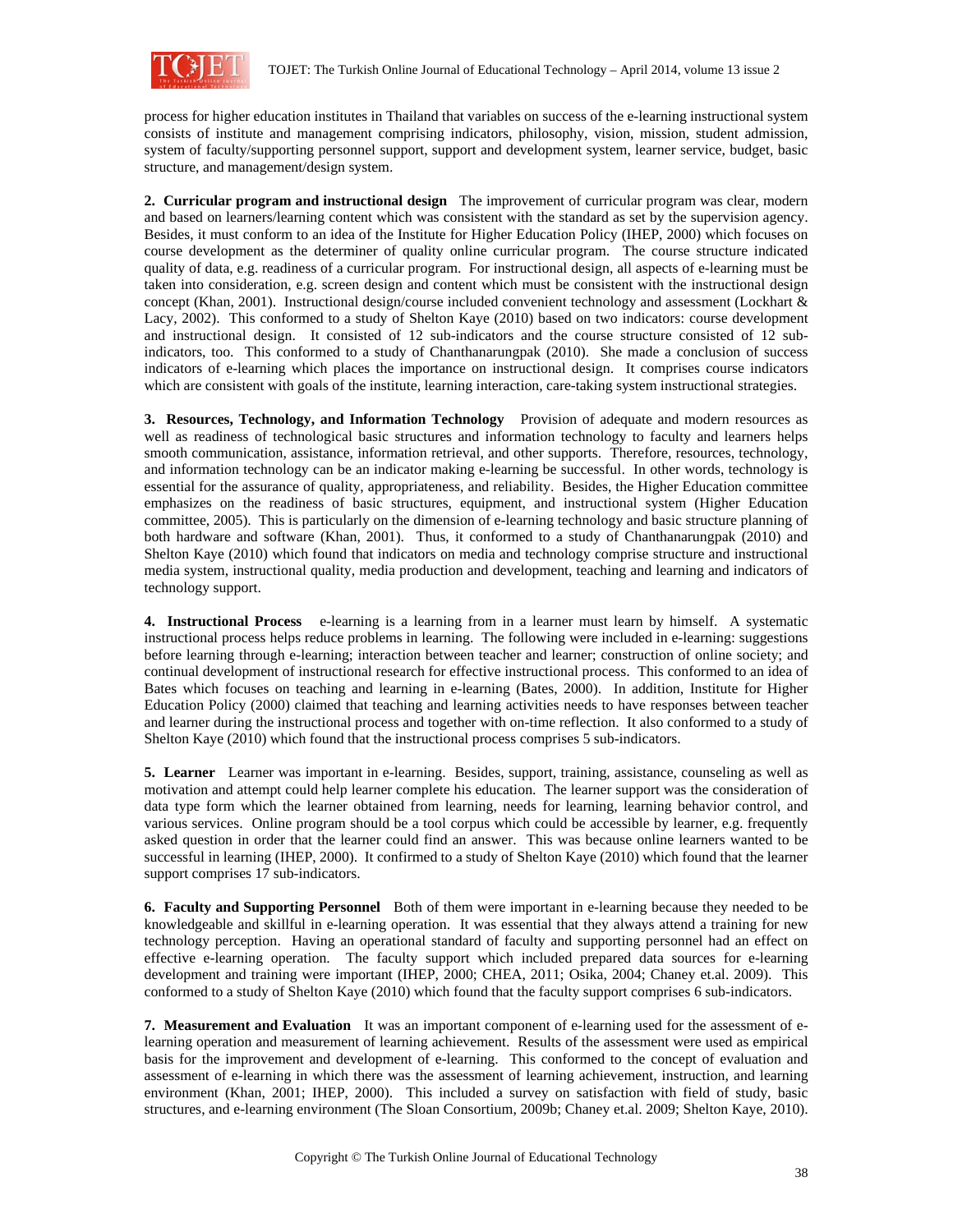

This also conformed to a study of Shelton Kaye (2010) which found that the evaluation and assessment indicator comprises 11-indicators. Besides, Chanthanarungpak (2010) found that the indicator on successful e-learning in the assessment indicator comprises the curricular program assessment indicator.

# **CONCLUSIONS**

Regarding outcomes of the development of an e-learning benchmark model for higher education institutes based on opinions of the experts, it was found that there were 7 indicators: 1) institute and organization (15 subindicators); 2) curricular program an instructional design (18 sub-indicators); 3) resources, technology and information technology (13 sub-indicators); 4) instructional process (11 sub-indicators); 5) learner (7 subindicators); 6) faculty and supporting personnel (5 sub-indicators); and 7) measurement and evaluation (8 subindicators). The experts perceived that all indicators had a high to highest level of appropriateness. All of the obtained indicators could be used as a criterion (benchmark) in the form of an e-learning benchmark model for higher education institutes.

#### **ACKNOWLEDGEMENTS**

The support of this work by the Office of the Higher Education Commission, Thailand through a grant in the program "Strategic Scholarships for Frontier Research Network for the Ph.D. Program, Thai Doctoral degree" is gratefully acknowledged.

#### **REFERENCES**

- Australasian Council on Open, Distance and E-Learning. 2007. ACODE benchmarks for e-learning in universities and guidelines for use. [Online]. Available from: http://www.acode.edu.au/benchmarks.php (September 26, 2013)
- Bacsich Paul. 2006. The relevance of the MIT90s framework to benchmarking e-learning. Matic Media Ltd.
- Bates, A. W. 2000. Managing technological change: Strategies for college and university leaders. San Francisco: Jossey-Bass.
- Chaney, B. H., Eddy, J. M., Dorman, S. M., Glessner, L. L., Green, B. L., & Lara-Alecio, R. 2009. "A primer on quality indicators of distance education." Society for Public Health Education, 10(2), 222-231.
- Chanthanarungpak, K. 2010. Developing Indicators of the Successful e-learning System of the e-learning Instructional System for Higher Education in Thailand. Unpublished dissertation on Educational Technology and Communication, Faculty of Education, Chulalongkorn University.
- CHEA Monograph Series 2002 (Vol. 1). Washington DC: Author. Deepwell, F. 2007. "Embedding Quality in e-Learning Implementation through Evaluation." Educational Technology & Society, 10 (2), 34-43.
- Choy Sarojni. 2007. "Benefits of e-Learning Benchmarks: Australian Case Studies" The Electronic Journal of e-Learning. Volume 5 Issue 1, pp 11 - 20, [Online] Available from: www.ejel.org Accessed December 12. Council for Higher Education Accreditation. 2011. CHEA Monograph. Series 2002. Number 1. , [Online] Available from: http://www.chea.org/research/accred-distance. Accessed December 12.

Council for Higher Education Accreditation. (2002). Accreditation and assuring quality in distance learning.

- Europe's institutional network for open and flexible higher education. 2011. e-learning benchmarking community of Associates in Quality. [Online] Available from: http://www.eadtu.nl/excellencelabel/default.asp?mMid=2 Accessed September 9.
- European Association of Distance Teaching Universities. 2011. E-xcellence in E-learning associates in quality. Available from: http://www.eadtu.nl/e-xcellencelabel/default.asp?mMid=1. Access September 12. European Commission DG Education and Culture. 2002. Case study report Benchmarking of virtual campuses. Spain: University at Oberta de Catalunya.
- Frydenberg, J. 2002. "Quality standards in e-learning: A matrix of analysis." International Review of Research in Open and Distance Learning, 3(2).
- Haroff, P. A., & Valentine, T. 2006. "Dimensions of program quality in web-based adult education." The American Journal of Distance Education, 20(1), 7-22.
- Institute for Higher Education Policy. 2000. Quality on the line: Benchmarks for success in Internet-based distance education. Author, Washington, DC. Institute for Learning and Research Technology. 2003. Embedding Learning Technologies Institutionally: A Workshop Pack for Higher and Further Education. University of Bristol.
- Institute for Research and Study of Accreditation and Quality Assurance CHEA. 2002. Accreditation and Assuring Quality in Distance Learning. CHEA Monograph Series 2002. Number 1.
- Jackson, N. J. & Lund, H. 2000b. "Benchmarking for Higher Education: Taking Stock," Jackson, N. and Lund, H. (Eds). Benchmarking for Higher Education, Open University Press, Buckingham.
- Johnstone, S. M. 2005. "Open Educational Resources Serve the World." EDUCAUSE Quarterly. Vol.28. No. 3. pp.15 -18.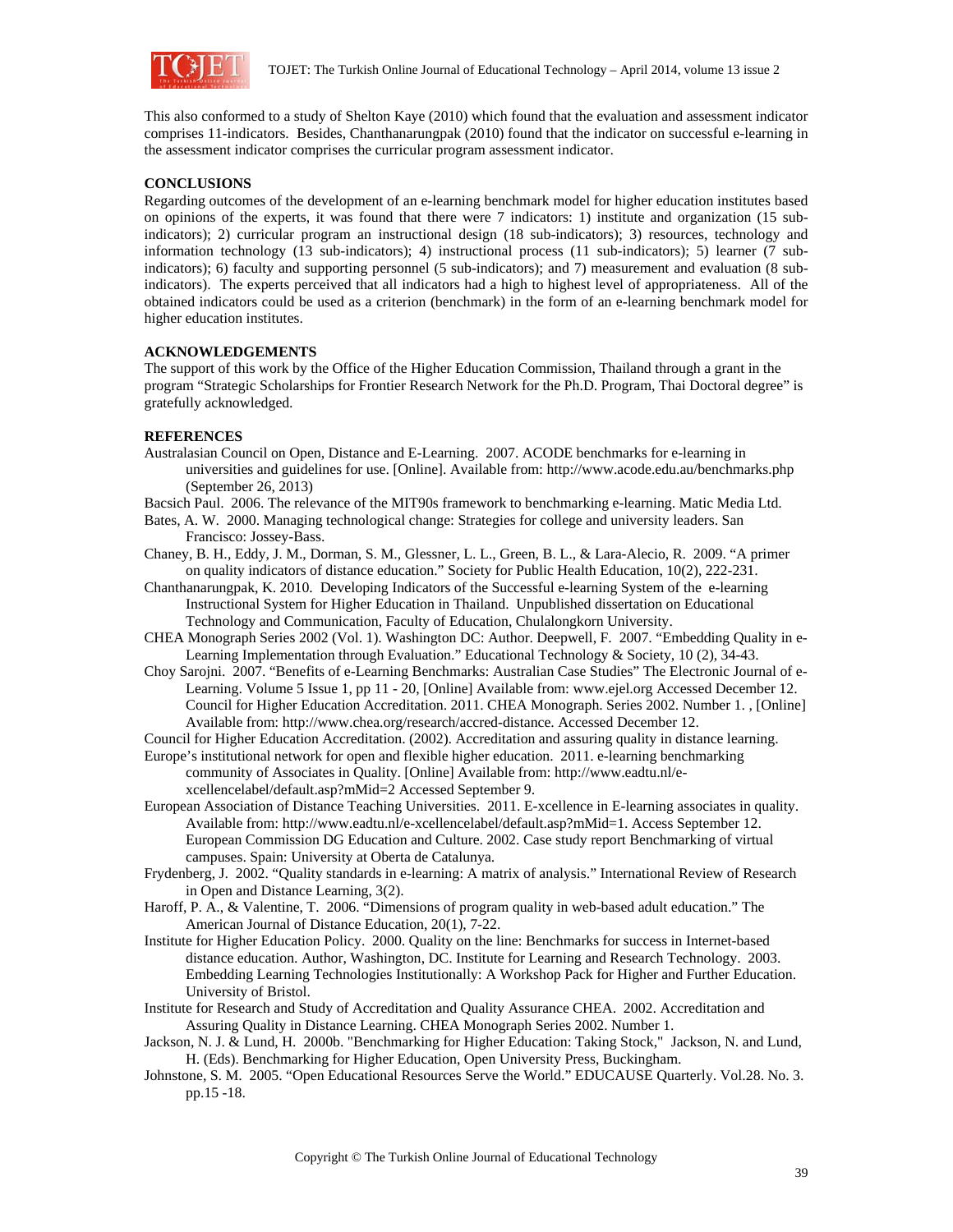

- Khan, B. 2001. "A framework for web-based learning. In B. Khan (Ed.)." Web-based training (pp. 75-98). Englewood Cliffs, NJ: Educational Technology.
- Lee, J., & Dziuban, C. 2002. "Using quality assurance strategies for online programs." Educational Technology Review, 10(2), 69-78.
- Leonardo da Vinci Programme. 2006. Collection and Comparison of National and European set of Benchmarks and valuation Model for E-learning Effectiveness: Refereeing Innovative Technologies and Solutions for Ubiquitous Learning. (CHIRON). [Online] Available from: http://semioweb.mshparis.fr/chiron/ecdocuments.htm. Accessed September 13.
- Lockhart, M., & Lacy, K. 2002. As assessment model and methods for evaluating distance education programs. Perspectives, 6(4), 98-104. doi:10.1080/136031002320634998
- Modeling Advice and Support Services to Integrate the Virtual Component in Higher Education. 2004. Tools and criteria to identify good practices carry out the seminars and the peer review sessions. [Online] Available from: http://cevug.ugr.es/massive/pdf/Annex\_2.pdf. Accessed August 13.
- Moore, M. G., & Kearsley, G. 2005. Distance education: A systems view. Belmont, CA: Thomas Wadsworth. The United Kingdom's education. 2003. Citing the Open and Distance Learning Quality Council (ODLQC) standard.
- Office of Higher Education Committee, Ministry of Education. 2005. A Practice Guideline in Accordance with the Criteria on the Approval of Higher Education Curricular Programs of the Distance Education System, 2005. [Online] Available from http://www.thaicyberu.go.th/document/guideline2005.pdf
- Office of Strategic Management. 2003. A Study on the Development of Quality Assurance of Thai Higher Education institutes Using Benchmarking. A complete report, Chulalongkorn University. [Online] Available from http://www.osm.chula.ac.th/index.php/m-qa-learning/67-learning-qa/142-qa-benchmarkreport. Assess September 12.
- Osika, E. R. 2004. The Concentric Support Model: A model for the planning and evaluation of distance learning programs. Doctoral dissertation. Retrieved from ProQuest Dissertations and Theses. (UMI No. 3150815)
- Robere, P.J. 2000. Benchmarking: A system approach for continual improvement. Bangkok: Durakitbundit University Press.
- Shelton Kaye. 2010. A Quality Scorecard for the Administration of Online Education Programs: A Delphi Study. Doctoral Dissertation Faculty of the Graduate College at the University of Nebraska.
- Sloan Consortium. 2009a. The Sloan Consortium: A consortium of individuals, institutions and organizations committed to quality online education. [Online] Available from: http://www.sloan-c.org/ Accessed September 13.
- Sloan Consortium. 2009b. The Sloan Consortium: The 5 pillars. [Online] Available from: http://www.sloanc.org/5pillars Accessed May 13.
- Smith Alan. 2011. Encouraging benchmarking in e-learning. [Online] Available from :
- http://www.altc.edu.au/project-encouraging-benchmarking-elearning-usq-2007. Accessed April 13. Thammametha, T. 2009. "Quality Assurance of e-learning." Education journal. 38, 1(July-October, 2009) pp.
- 82-89. The Observatory on Borderless Higher Education. 2005. e-learning Benchmarking - Phase 2 BHE/ACU Final Report.[Online]. Available from: http://www.obhe.ac.uk/what\_we\_do/resourcess. Accessed March 13.
- Western Cooperative for Educational Telecommunications. 2001. Best practices for electronically offered degree and certificate programs. Boulder, CO: Western Interstate Commission for Higher Education (WICHE).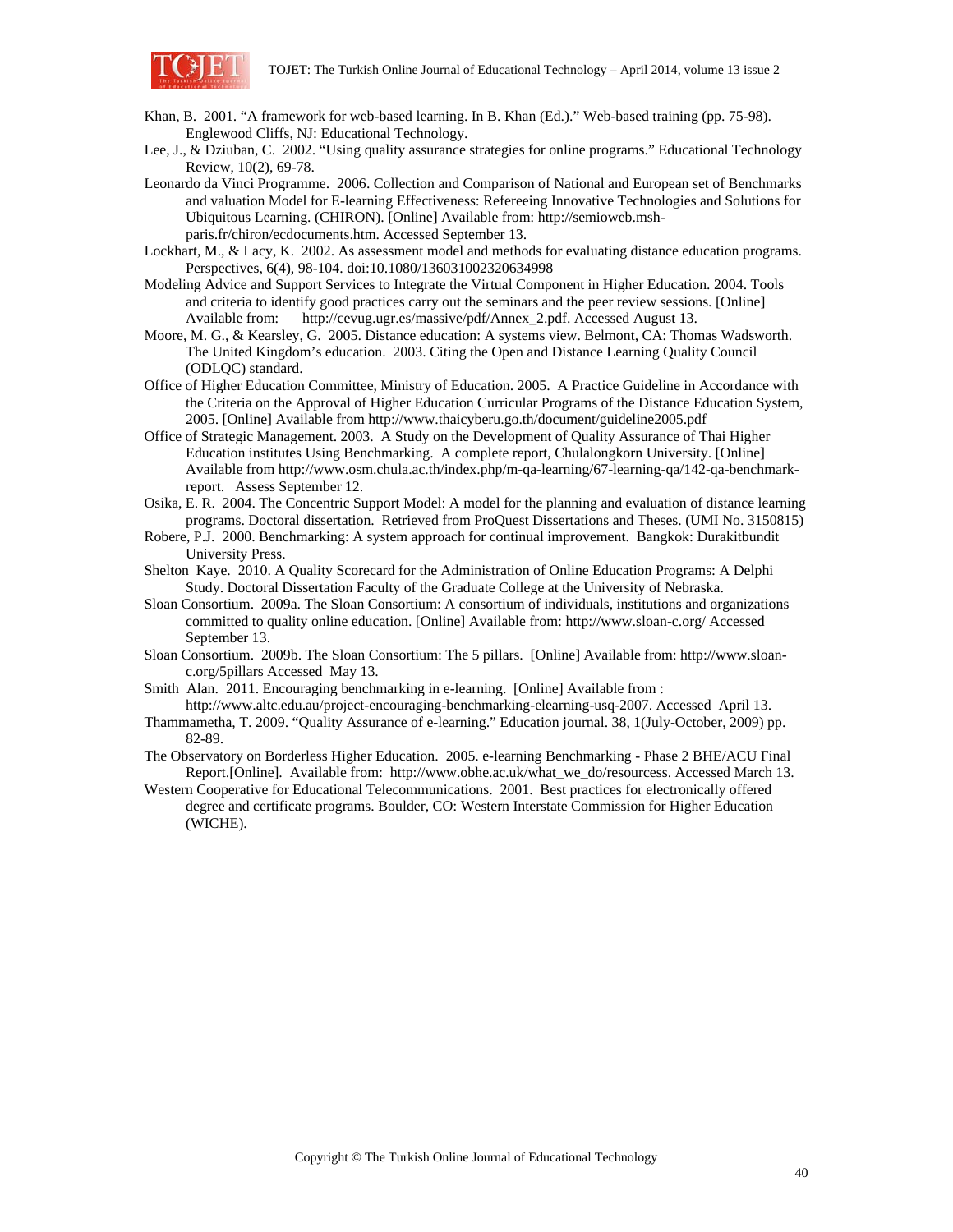

| <b>E-learning indicator (ITEM)</b>                                                                                |      | <b>SD</b> | <b>Description</b>        |  |  |
|-------------------------------------------------------------------------------------------------------------------|------|-----------|---------------------------|--|--|
| 1. Institute and Organization                                                                                     |      |           |                           |  |  |
| 1.1. The institute has a clear policy and strategy on                                                             | 4.92 | .28       | Very highly appropriate   |  |  |
| e-learning                                                                                                        |      |           |                           |  |  |
| 1.2. Operational planning on e-learning of the institute is                                                       |      | .38       | Very highly appropriate   |  |  |
| clear                                                                                                             |      |           |                           |  |  |
| 1.3. The structure of organization management related to                                                          | 4.83 | .38       | Very highly appropriate   |  |  |
| e-learning of the institute is clear<br>1.4. The institute receives e-learning standard certificate               | 4.58 | .66       | Very highly appropriate   |  |  |
| 1.5. The e-learning management system and decision-                                                               |      |           |                           |  |  |
| making of administrators                                                                                          | 4.58 | .66       | Very highly appropriate   |  |  |
| 1.6. Computation of the effectiveness of operational                                                              | 4.58 |           |                           |  |  |
| expenses                                                                                                          |      | .66       | Very highly appropriate   |  |  |
| 1.7. Good organizational culture supporting the                                                                   | 4.00 | 1.20      |                           |  |  |
| organizational operation                                                                                          |      |           | Highly appropriate        |  |  |
| 1.8. The policy on right reserve law related to e-learning                                                        | 4.66 | .49       | Very highly appropriate   |  |  |
| 1.9. Leadership and attempt of e-learning administrators                                                          | 4.41 | .79       | <b>Highly</b> appropriate |  |  |
| 1.10. Clear roles, duties, and responsibilities of                                                                | 4.92 | .28       | Very highly appropriate   |  |  |
| organization personnel                                                                                            |      |           |                           |  |  |
| 1.11. Continual institution support on e-learning                                                                 | 4.75 | .45       | Very highly appropriate   |  |  |
| 1.12. Continual improvement of quality of e-learning<br>operation                                                 | 4.58 | .51       | Very highly appropriate   |  |  |
| 1.13. Continual strategy management and development                                                               | 4.58 | .51       | Very highly appropriate   |  |  |
| 1.14. Integration of coordination within the institute                                                            | 4.66 | .49       | Very highly appropriate   |  |  |
| 1.15. Process design and networks for business outcomes                                                           | 4.16 | .93       | <b>Highly</b> appropriate |  |  |
| <b>Curricular Program and instructional design</b><br>2.                                                          |      |           |                           |  |  |
| 2.1. Continual curricular program development                                                                     | 4.75 | .62       | Very highly appropriate   |  |  |
| 2.2. Clear curricular program structures                                                                          | 4.75 | .62       | Very highly appropriate   |  |  |
| 2.3. Curricular program has goals and objectives                                                                  | 4.75 | .62       | Very highly appropriate   |  |  |
| 2.4. Content details of curricular program cover                                                                  | 4.75 | .62       | Very highly appropriate   |  |  |
| competency and were consistent with outcomes                                                                      |      |           |                           |  |  |
| 2.5. Course description                                                                                           | 4.92 | .28       | Very highly appropriate   |  |  |
| 2.6. Curricular program is appropriate with learners                                                              | 4.92 | .28       | Very highly appropriate   |  |  |
| 2.7. Instructional design meets quality based on process                                                          | 4.66 | .88       | Very highly appropriate   |  |  |
| and principles of instructional design                                                                            |      |           |                           |  |  |
| 2.8. There is a standard of curriculum program design<br>2.9. Curricular program design is based on learner-      | 4.66 | .65       | Very highly appropriate   |  |  |
| centered                                                                                                          | 4.66 | .65       | Very highly appropriate   |  |  |
| 2.10. Instructional design is based on individual differences                                                     |      |           |                           |  |  |
| of learners                                                                                                       | 4.75 | .62       | Very highly appropriate   |  |  |
| 2.11. Instructional design focuses on collective learning                                                         |      |           |                           |  |  |
| (co-working)                                                                                                      | 4.41 | .66       | Highly appropriate        |  |  |
| 2.12. Learning content is developed so as to be up-to-date                                                        | 4.92 | .28       | Very highly appropriate   |  |  |
| and consistent with learning objectives                                                                           |      |           |                           |  |  |
| 2.13. Faculty and learners participate in the construction                                                        | 4.75 | .45       | Very highly appropriate   |  |  |
| and development of curricular program                                                                             |      |           |                           |  |  |
| 2.14. Curricular program design is consistent with needs of                                                       | 4.75 | .62       | Very highly appropriate   |  |  |
| learners                                                                                                          |      | .45       | Very highly appropriate   |  |  |
| 2.15. Easy assessment to documents of curricular program<br>2.16. Screen design is based on concepts and theories |      |           |                           |  |  |
| related to learning                                                                                               |      | .88       | Highly appropriate        |  |  |
| 2.17. Curricular program is flexible                                                                              | 4.41 | .79       | Highly appropriate        |  |  |
| 2.18. Curricular program provides new experiences for                                                             | 4.33 |           |                           |  |  |
| learners                                                                                                          |      | .77       | Highly appropriate        |  |  |
| Resources, Technology, and Information Technology<br>3.                                                           |      |           |                           |  |  |

# **Appendix A**: An assessment of the appropriateness of e-learning indicators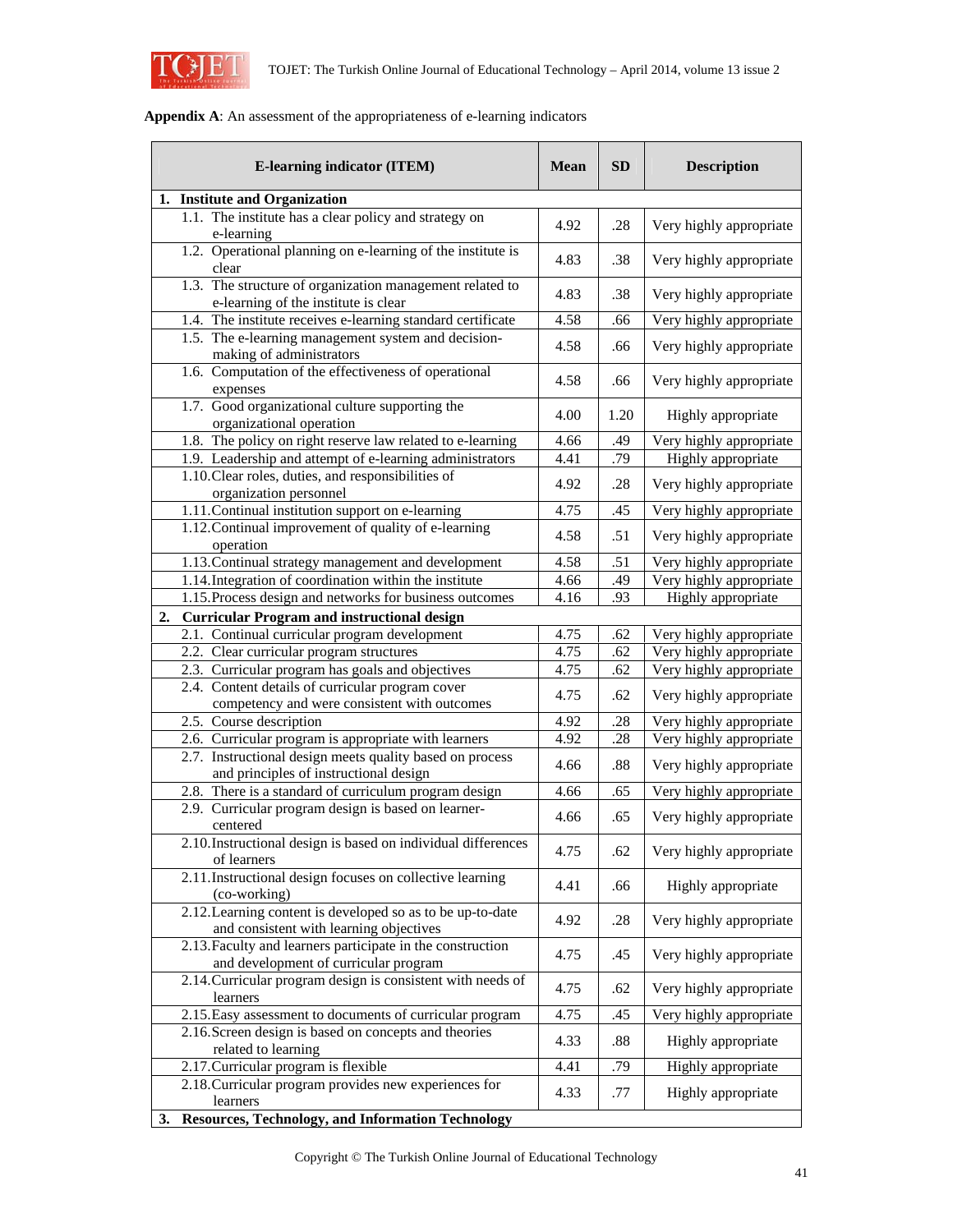

| <b>E-learning indicator (ITEM)</b>                                                                       |              | <b>SD</b> | <b>Description</b>      |  |
|----------------------------------------------------------------------------------------------------------|--------------|-----------|-------------------------|--|
| 3.1. Basic structures of information technology are                                                      |              | .00       | Very highly appropriate |  |
| modern, adequate, and it cover all services                                                              |              |           |                         |  |
| 3.2. Supporting resource center on instructional<br>management is effective                              | 5.00         | .00       | Very highly appropriate |  |
| 3.3. Continual planning on technological development for<br>teaching and learning                        | 4.83         | .38       | Very highly appropriate |  |
| 3.4. Planning on technology development and security<br>system                                           | 4.83         | .38       | Very highly appropriate |  |
| 3.5. Having data reservation                                                                             | 4.92         | .28       | Very highly appropriate |  |
| 3.6. Data reliability and technology                                                                     | 4.50         | 1.00      | Very highly appropriate |  |
| 3.7. Having the center of construction, support, and<br>maintenance                                      | 4.50         | 1.16      | Very highly appropriate |  |
| 3.8. Technological support for faculty, supporting<br>personnel, and learners                            | 4.58         | .90       | Very highly appropriate |  |
| 3.9. Service using and flexibility                                                                       | 4.33         | 1.23      | Highly appropriate      |  |
| 3.10. Application of information technology for teaching<br>and learning                                 | 4.75         | .62       | Very highly appropriate |  |
| 3.11. Convenient and rapid assessment of learning<br>resources all the time                              | 4.75         | .62       | Very highly appropriate |  |
| 3.12. Potential in techniques and services                                                               | 4.66         | .65       | Very highly appropriate |  |
| 3.13. Learning materials are modern and adequate                                                         | 4.50         | .67       | Very highly appropriate |  |
| <b>Instructional Process</b><br>4.                                                                       |              |           |                         |  |
| 4.1. Learning agreements and suggestions                                                                 | 4.92         | .28       | Very highly appropriate |  |
| 4.2. Diverse learning sources                                                                            | 4.75         | .45       | Very highly appropriate |  |
| 4.3. Appropriate and clear communication in instruction                                                  | 4.75         | .45       | Very highly appropriate |  |
| 4.4. Rapid response of faculty when learners have any<br>problem                                         | 4.75         | .45       | Very highly appropriate |  |
| 4.5. Effective interaction between faculty and learner and<br>without limitations                        | 4.75         | .45       | Very highly appropriate |  |
| 4.6. Continual development of research on teaching and<br>learning                                       | 4.75         | .62       | Very highly appropriate |  |
| 4.7. Reputation of faculty is a strategy used for creating<br>reliability                                | 4.50         | .67       | Very highly appropriate |  |
| 4.8. Socialization and participation of learners                                                         | 4.83         | .38       | Very highly appropriate |  |
| 4.9. Online community supports instructional activities                                                  | 4.75         | .45       | Very highly appropriate |  |
| 4.10. Continual development of instructional forms for<br>effective learning                             |              | .79       | Very highly appropriate |  |
| 4.11. Instructional activities focus on individual difference<br>based on learning performance           | 4.83         | .38       | Very highly appropriate |  |
| 5. Learner                                                                                               |              |           |                         |  |
| 5.1. Training on various aspects and guidance before<br>learning through e-learning                      | 4.92         | .28       | Very highly appropriate |  |
| 5.2. Support learners on information technology using for<br>communication and learning                  | 4.92         | .28       | Very highly appropriate |  |
| 5.3. Giving advices and academic/professional assisting as<br>well as convenience providing for learners | 4.92         | .28       | Very highly appropriate |  |
| 5.4. Having appropriate documents used for learning                                                      |              | .28       | Very highly appropriate |  |
| 5.5. Learners have motivation and attempt to learn                                                       | 4.92<br>4.58 | .90       | Very highly appropriate |  |
| 5.6. Having support on data service for learners                                                         |              | 1.16      | Very highly appropriate |  |
| 5.7. Learner participation with school and study program                                                 |              | .65       | Very highly appropriate |  |
| 4.66<br><b>Faculty and Supporting Personnel</b><br>6.                                                    |              |           |                         |  |
| 6.1. Training for development and perception of new<br>technology                                        | 4.92         | .28       | Very highly appropriate |  |
| 6.2. Faculty support on teaching equipment resources, and<br>convenience facilities                      | 4.58         | 1.16      | Very highly appropriate |  |
| 6.3. Assistance on techniques of faculty                                                                 | 4.58         | 1.16      | Very highly appropriate |  |